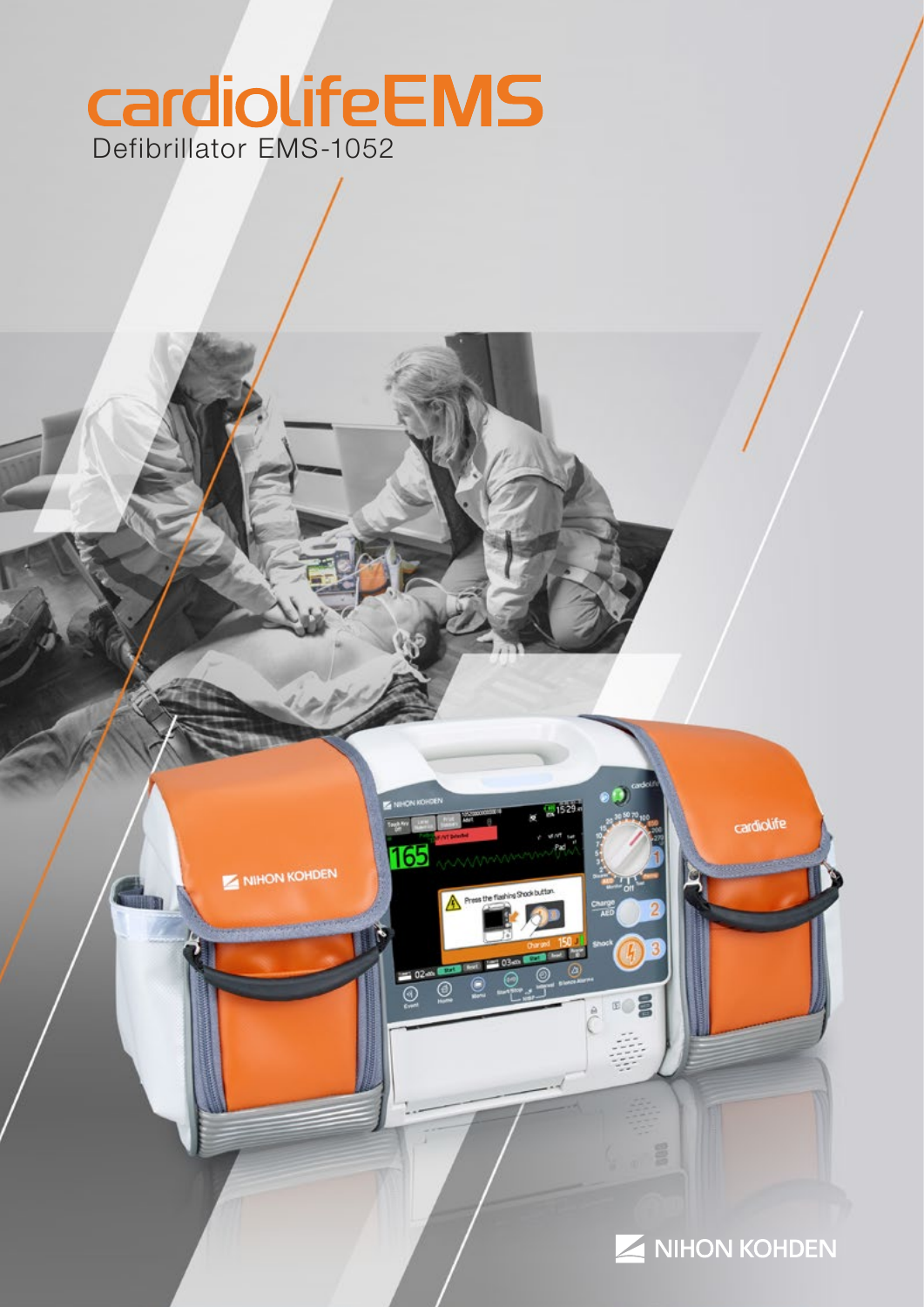# **cardiolifeEMS**



When in an emergency situation, every second counts. And in order to save a patient's life, you need to do everything in your power.

This light and compact defibrillator/monitor helps you deliver fast response to the patient, on site and on the road.

Nihon Kohden's original innovative technology and integrated system for data transmission, contributes not just to better outcomes for the patient, but also empowers your team to improve the quality of communication and decision making during the entire rescue attempt.

This is CardiolifeEMS.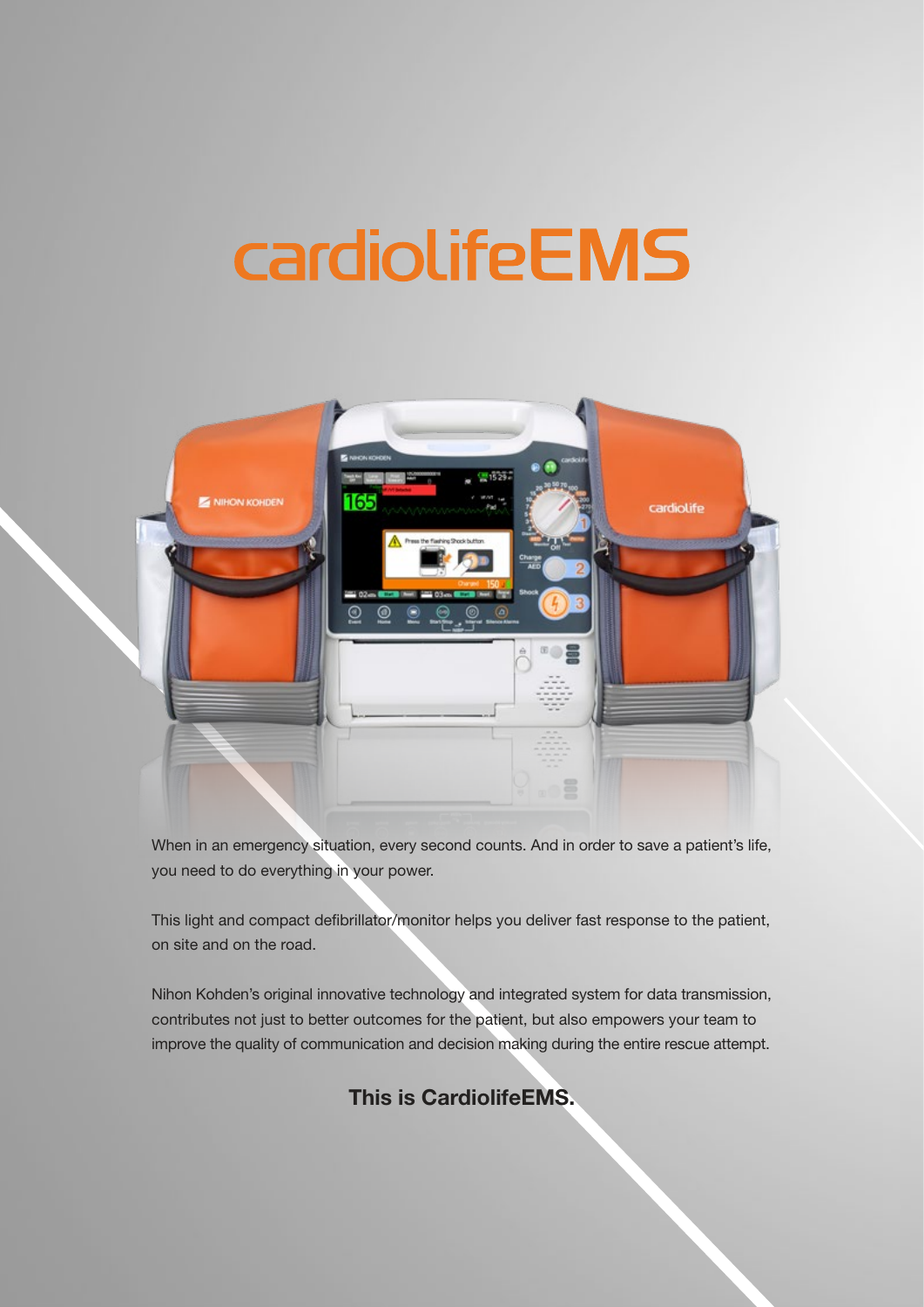## Make your work lighter and faster

With one of the most compact designs in the market, you have full monitoring and defibrillation options by your side. Whether you want to measure vital signs, manually defibrillate, control your patient on AED mode or even evaluate the cardiac condition with 3-lead to 18-lead  $EG<sup>1</sup>$  – in CardiolifeEMS everything is available without any compromise.



CardiolifeEMS is designed to fulfill the requirements of the demanding ambulance environment. With an IP55 rating and working on temperatures from -20 to 50 °C, it is suitable to use in almost all conditions out in the field. Thanks to its light weight of only 4.2 kg<sup>2</sup>, the rescue team won't have to worry about carrying another heavy device while rushing to the patient.

The side bags delivered with CardiolifeEMS contain all the needed supplies. In the internal part of the side bags, Nihon Kohden's Smart Connectors automatically detect which measurement cable has

been connected, and the 6.5 inch touch display will immediately switch to the desired curve or value. You can choose to see just 4 curves and basic blood pressure values, up to 7 curves including 3 ECG curves and any blood pressure,  $etCO<sub>2</sub>$ , SpO<sub>2</sub> and CPR feedback.

For patient's data documentation purposes, you can either wirelessly transfer it to the hospital while still on the way, print it on a 110 mm wide paper or archive it afterwards in the hospital database.

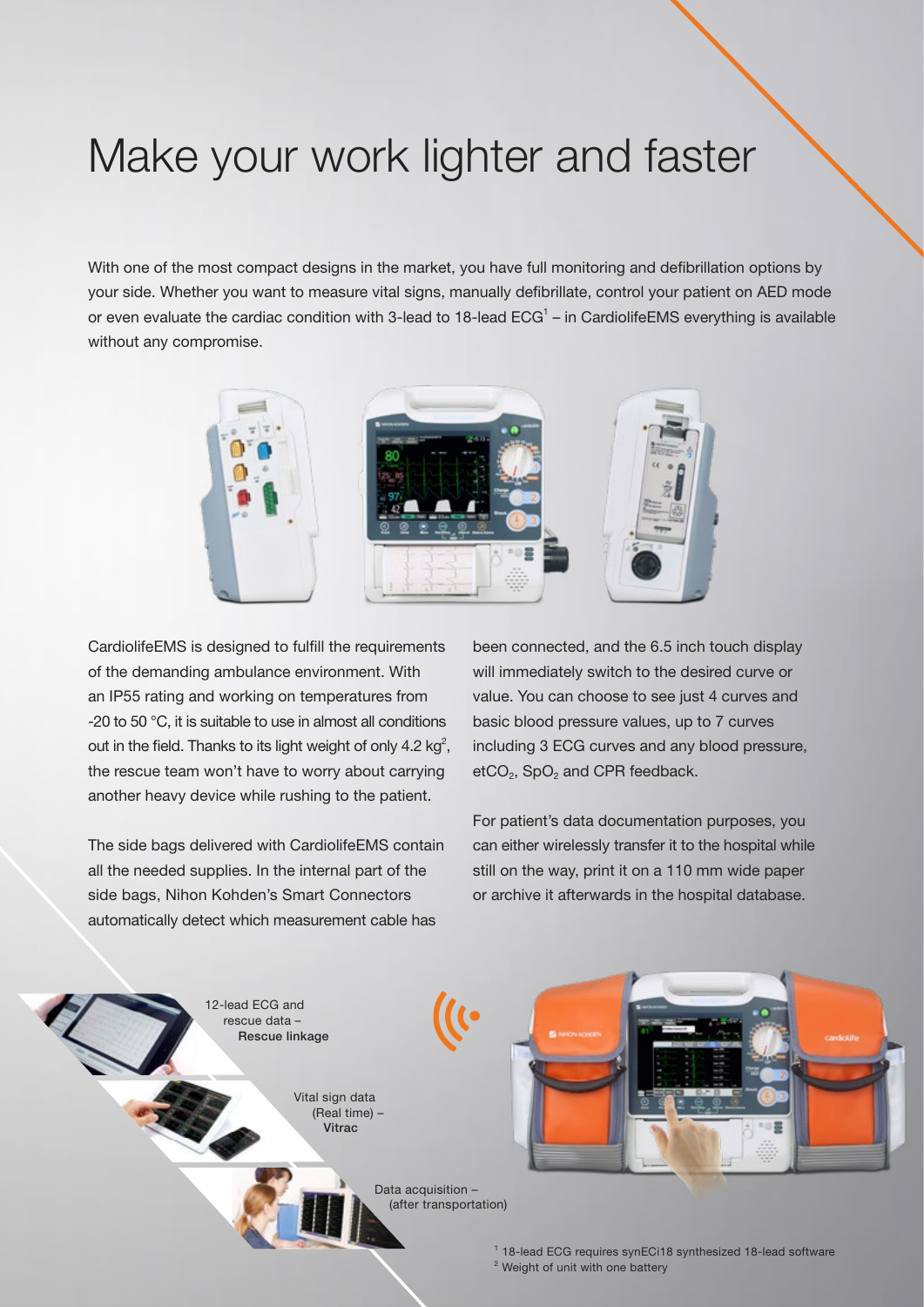# **Straightforward** and intuitive

Thanks to our experience in AED technology, CardiolifeEMS is able to be ready to shock in less than 4 seconds to 200 J, with a fully charged battery. This allows you to deliver energy quickly when a shockable rhythm is observed. The ECG baseline recovers within 3 seconds after defibrillation.

CardiolifeEMS can be used in AED mode for all patient groups without the need of any additional supplies. For patients under 8 years, a child-mode function is available. Switch back easily from AED mode to manual mode by turning the control dial.



The most critical component, the high voltage capacitor, has a unique reliable design: It is divided into thousands of individual cells in order to prevent total failure in case of a sudden breakdown. Even if one part fails, the remaining cells can still provide shock.



You can customize a maximum of 3 shortcut keys based on your personal workflow. The touch key off-function is helpful to prevent unnecessary screen transitions when touching the display during transport.

Sensors and cables for all parameters are compatible with all Nihon Kohden's defibrillators and monitors.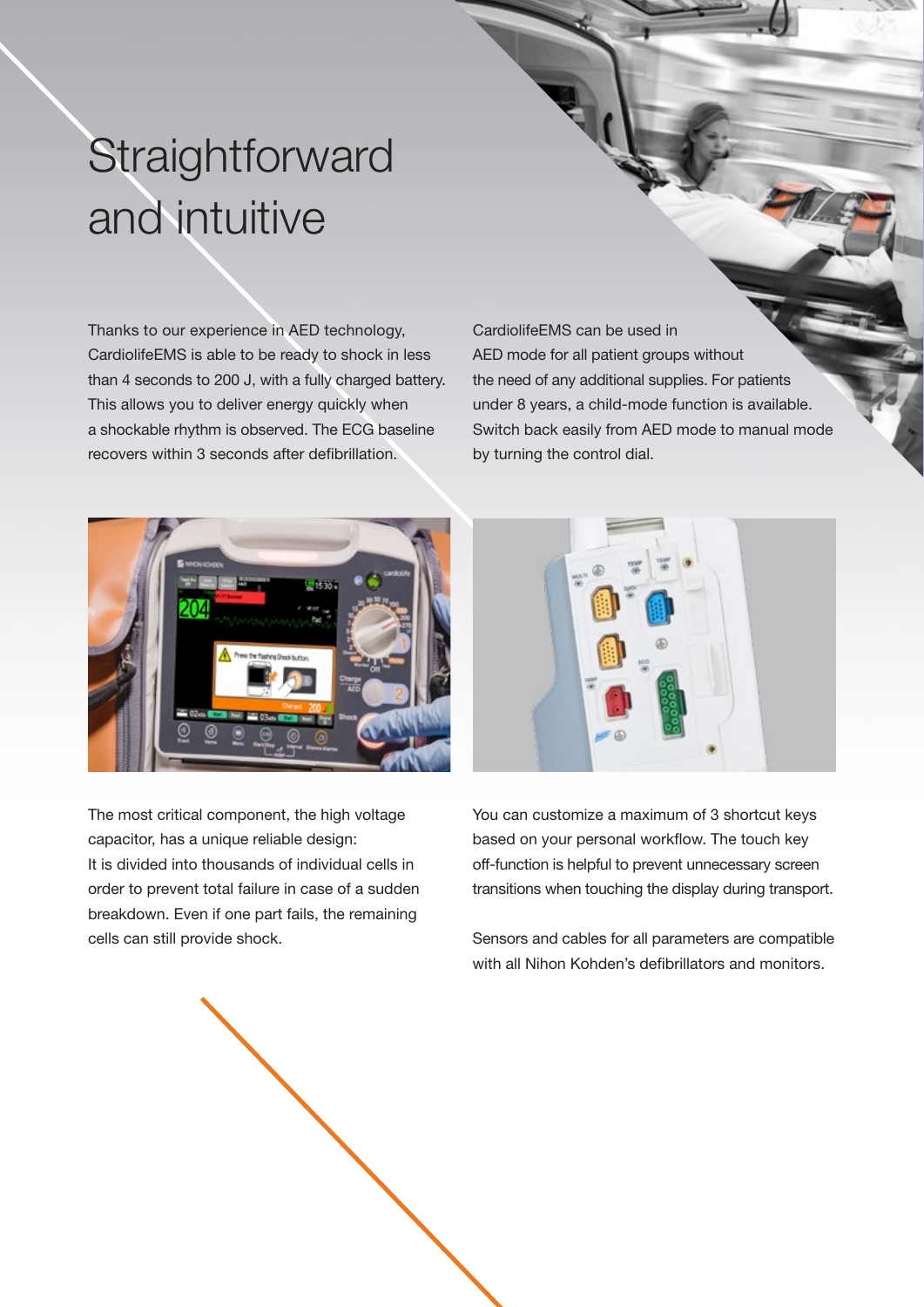# Posterior wall and right ventricle ECG analysis without additional leads



12-lead ECG is a gold standard diagnostic method in suspected acute coronary syndromes for patients with acute chest pain. However, it does not provide sufficient information of the posterior and right ventricle walls for ischemia detection. Additional leads (V3R-V5R, V7-V9) may enhance diagnostic accuracy with added sensitivity for ischemia detection.<sup>1,2</sup> In a hospital environment, the additional workload, patient's immobility and sometimes lack of confidence, often make the 18-lead ECG absent in routine patient care.

In a pre-hospital setting, an 18-lead ECG is hard to imagine. Nevertheless, the 2015 ERC guidelines recommend recording right precordial leads in all patients with inferior STEMI.

#### Nihon Kohden developed synECi18:

a synthesized 18-lead ECG (a standard 12-lead ECG plus 6 synthesized leads) that helps you overcome all obstacles and measure an 18-lead ECG without the need of additional cables.



synECi18 ST Review: With the help of the diagnostic radar chart, an ST elevation or depression can be clearly visualized.

- <sup>1</sup> Zalenski RJ et al.: Value of posterior and right ventricular leads in comparison to the standard 12-lead electrocardiogram in evaluation of ST-segment elevation in suspected acute myocardial infarction. Am J Cardiol. 1997 Jun 15;79(12):1579-85
- <sup>2</sup> Amsterdam et al.: Testing of Low-Risk Patients Presenting to the Emergency Department with Chest Pain.
- A Scientific Statement from the American Heart Association Circulation. 2010;122:1756-1776
- <sup>3</sup> NI Nikolaou et al.: European Resuscitation Council Guidelines for Resuscitation 2015, Section 8.

Initial management of acute coronary syndromes. Resuscitation 95 (2015) 264-277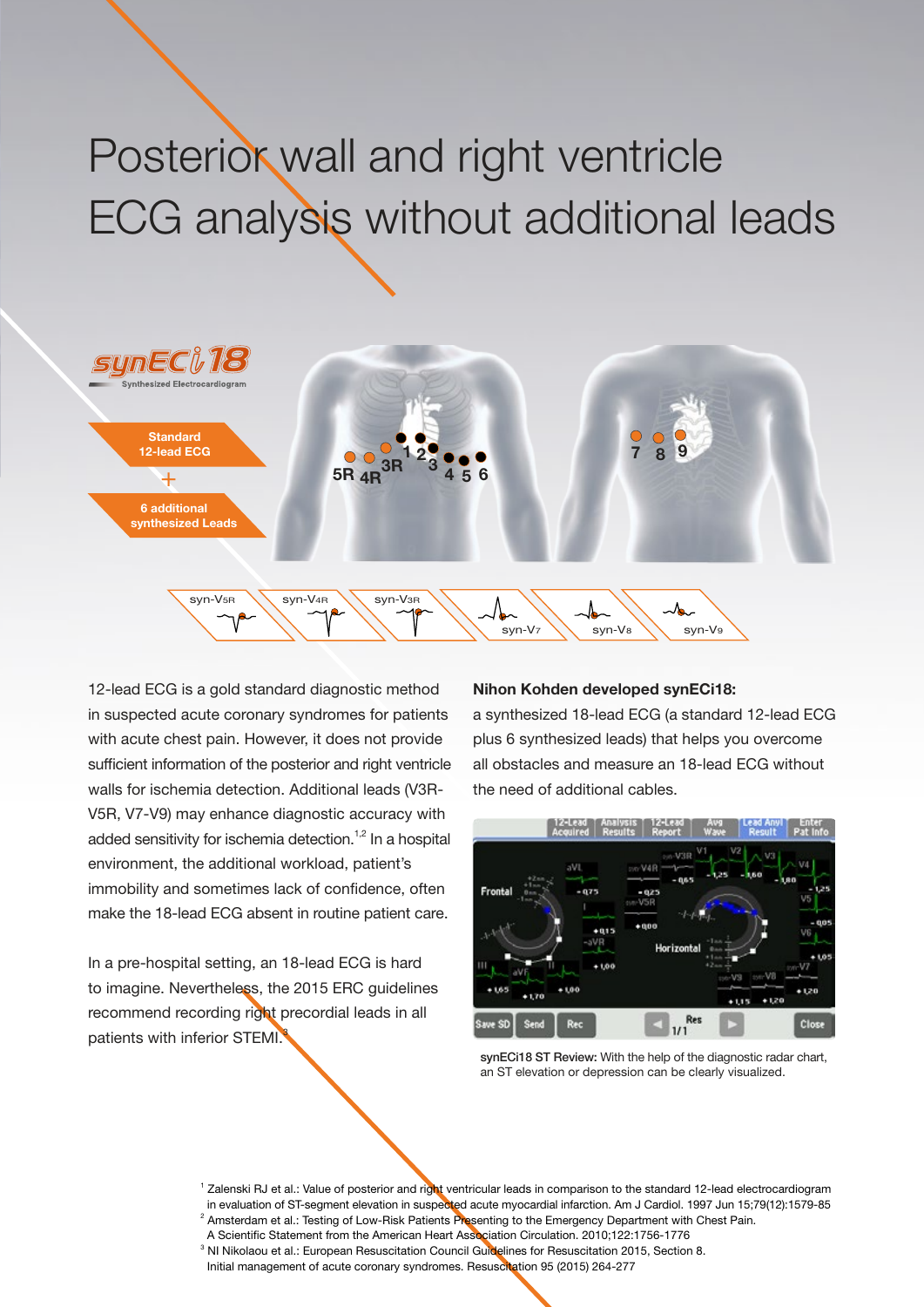#### Advanced resuscitation value

#### **BluPRO®**

Nihon Kohden's unique sensor solutions allow a whole new way of looking at monitoring. Our cap-ONE technology, world's lightest and smallest etCO<sub>2</sub> sensor, enables monitoring following the mainstream principle for both intubated and non-intubated patients even under high-humidity conditions.

The cap-ONE sensor is durable enough to use in harsh environments, and thanks to its anti-fogging membrane, a heater is not necessary and warm-up time doesn't exist, meaning that the sensor gives you immediate, real time response with no waiting time.

Pulse spectrophotometry, the principle of measuring SpO<sub>2</sub>, was invented in 1972 by Dr. Takuo Aoyagi of Nihon Kohden Corporation and was first applied to the pulse oximeter.

Instead of the typical clip near the fingertip, the BluPRO SpO<sub>2</sub> probe has a safe fitting with a comfortable mechanism using two sliding pieces, for the front and back of the finger with rubber guides along the sides. This allows a stable  $SpO<sub>2</sub>$ measurement and it's comfortable to wear for long periods of time. Brighter LEDs provide more accurate  $SpO<sub>2</sub>$  measurements for patients with thicker fingers or darker skin.



The probes are water resistant and durable, easy to clean under running water and soak it in disinfectants.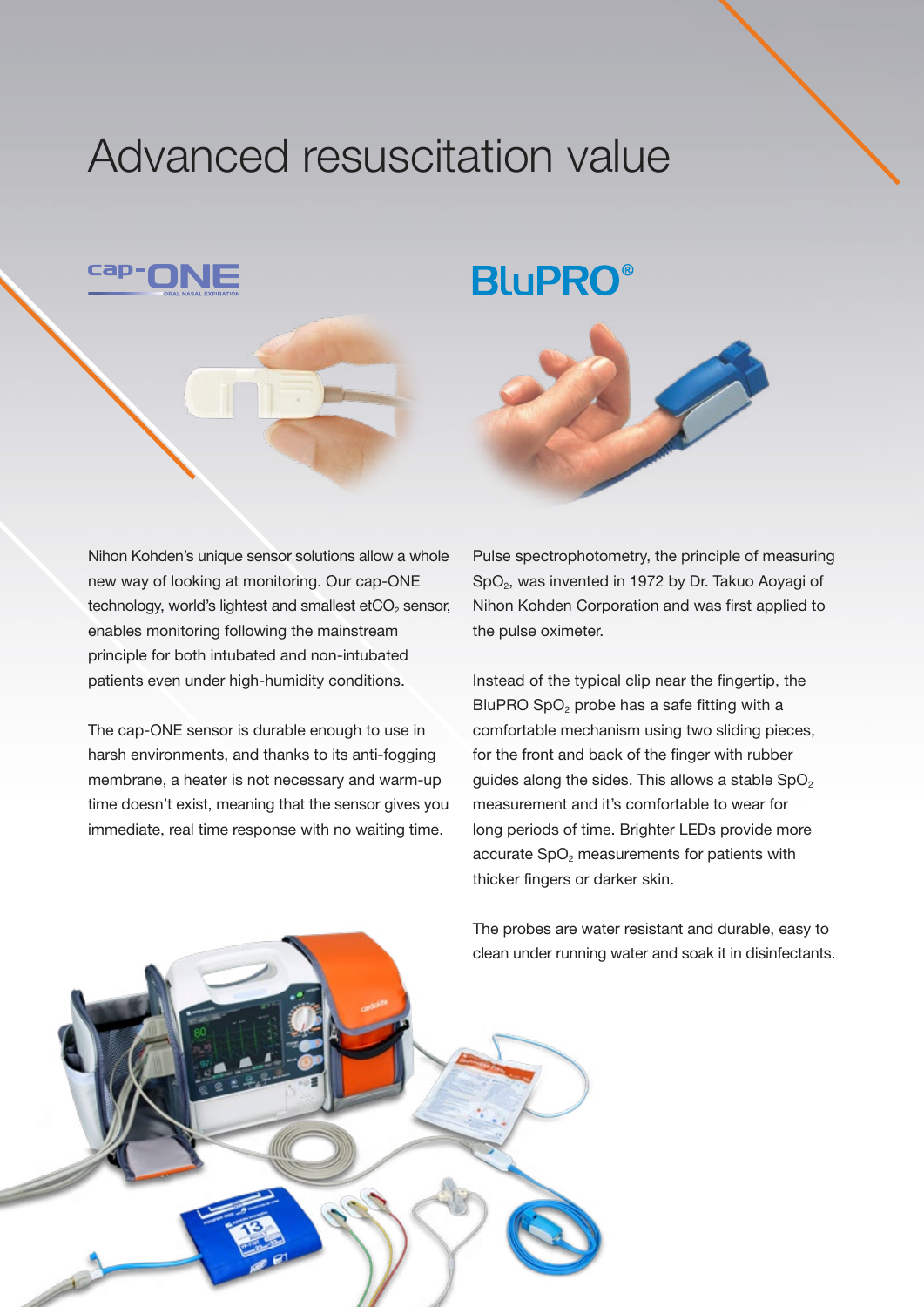## Accurate ECG analysis with Clear Wave CPR





Conventional pads

Nihon Kohden's continuous VF/VT analysis algorithm was developed for the purpose of minimizing pauses in chest compressions. This algorithm analyses the ECG in the background while you and your team perform CPR. It studies the ECG during hands-on CPR, as well as during CPR pauses, to make a judgment.

In the moment the defibrillator judges the rhythm to be shockable or non-shockable, it performs a short confirmation step. If this result is in agreement with the result of ECG during CPR, then this result will be determined. With this workflow, the analysis is faster than with common rhythm detections, therefore contributing to faster shock deliveries.

The "Clear Wave CPR" disposable defibrillation pads have the capability of reducing the noise in the ECG signal that is generated by chest compressions during reanimation. With this feature, stable ECG signals can be obtained giving a Clear Wave for the judgment by rescuers.

## CPR feedback

CPR assist is an optional CPR feedback device for chest compression depth and frequency, direction of the chest compression force and soft backgrounds. Together with cardiolifeEMS a direct indication on the defibrillator screen is possible. Also as a stand-alone rescue tool, CPR assist gives feedback by LEDs, sound and voice prompts. It detects when the compression force is not vertical and when the patient's back is sinking. Furthermore, it also works as a CPR training device in combination with CPR evaluation software.